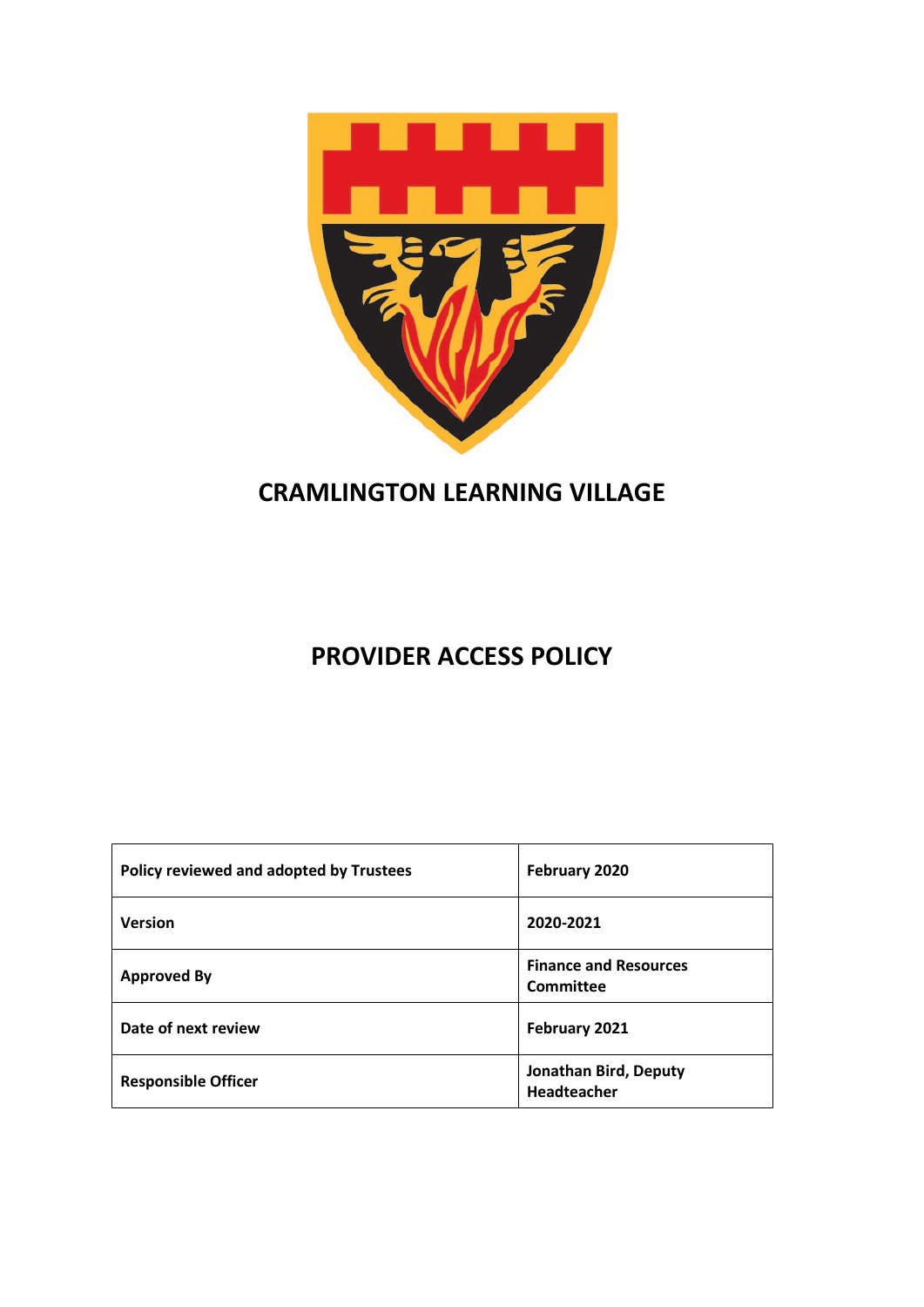# **Provider Access Policy**

## **Introduction**

This policy statement sets out the school's arrangements for managing the access of providers to pupils at the school for the purpose of giving them information about the provider's education or training offer. This complies with the school's legal obligations under Section 42B of the Education Act 1997.

# **Pupil entitlement**

All pupils in years 8-13 are entitled:

• to find out about technical education qualifications and apprenticeships opportunities, as part of a careers programme which provides information on the full range of education and training options available at each transition point;

• to hear from a range of local providers about the opportunities they offer, including technical education and apprenticeships – through options events, assemblies and group discussions and taster events;

• to understand how to make applications for the full range of academic and technical courses.

### **Management of provider access requests**

### **Procedure**

A provider wishing to request access should contact Mr Bird, Deputy Headteacher, Telephone: 01670 712311; Email: [jbird@cramlingtonlv.co.uk](mailto:jbird@cramlingtonlv.co.uk)

# **Opportunities for access**

A range of events, which are integrated into the school's careers programme, will offer providers an opportunity to come into school to speak to students and/or their parents. The school calendar varies from year to year, so providers need to contact the appropriate staff member named above to identify the most suitable opportunity. These events are usually calendared well in advance, so it is essential that providers contact us early in the academic year to be involved in our planning.

### **Premises and facilities**

The school will make the main hall, classrooms or private meeting rooms available for discussions between the provider and students, as appropriate to the activity.

The school will also make available AV and other specialist equipment to support provider presentations. This will all be discussed and agreed in advance of the visit with the Careers Leader or a member of their team.